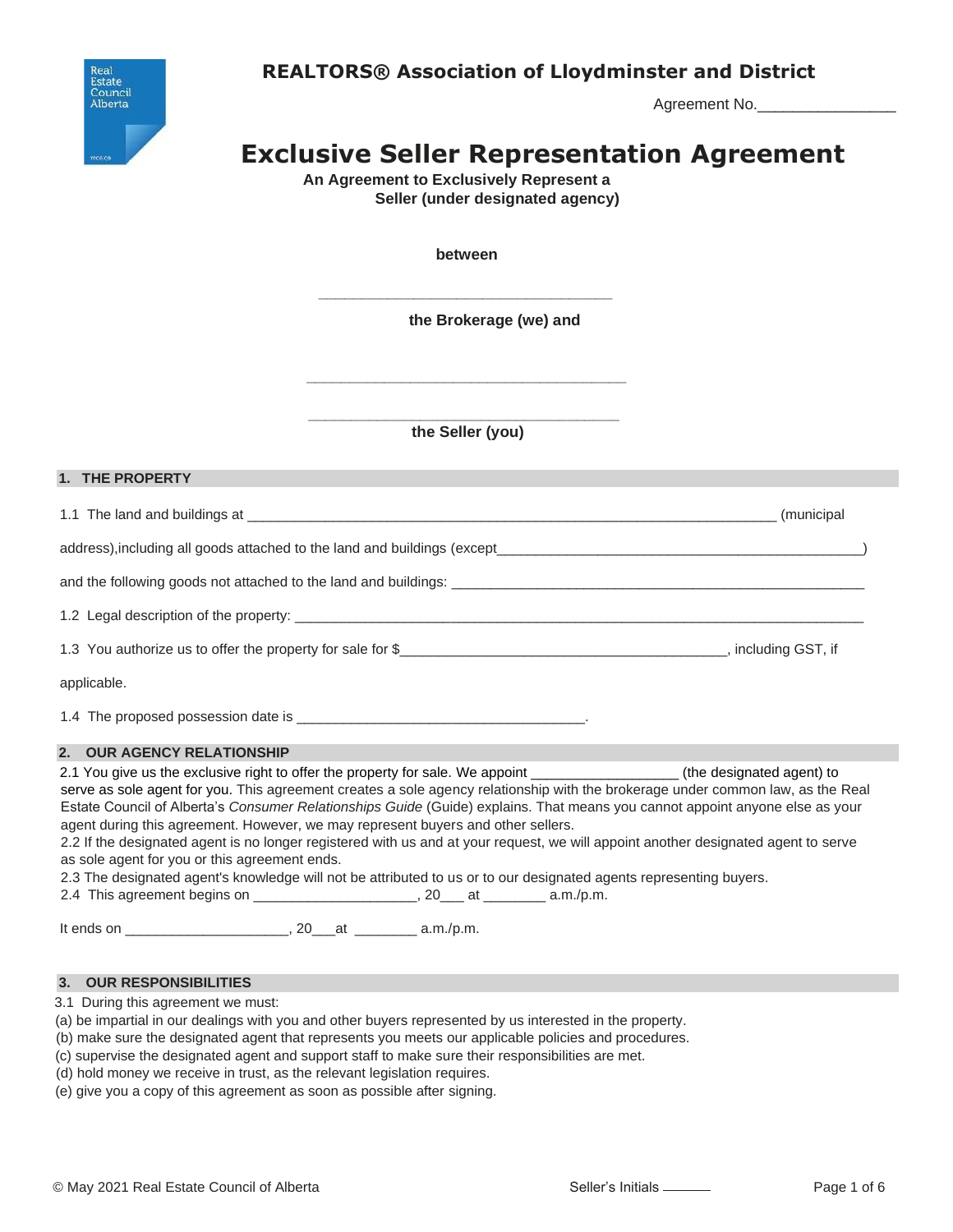# **4. THE DESIGNATED AGENT'S RESPONSIBILITIES**

4.1 The designated agent must meet their agency responsibilities to you in a timely manner

4.2 In addition to the responsibilities described in the Guide, the designated agent must also:

(a) market the property, until the property is sold under this agreement, or this agreement ends.

(b) keep you informed of their marketing activities and any resulting transaction.

(c) tell any buyer interested in the property that they are your agent.

(d) tell buyers of all material latent defects affecting the property that they are aware of.

(e) help you negotiate favourable terms and conditions with a buyer.

(f) help you to prepare and comply with a contract to sell the property.

(g) present all offers and counter-offers to and from you, even when you have accepted a purchase contract. However, they need not seek additional offers while there is an unconditional purchase contract.

(h) tell you relevant facts about the transaction.

### **5. THE DESIGNATED AGENT'S OTHER SERVICES**

5.1 The designated agent will advertise and market the property using the MLS® System. The MLS® System is a web-based service that allows seller representatives to list properties for sale and share information about those properties. All listings on the MLS® System must:

(a) be for a minimum of 60 days;

- (b) provide compensation for cooperating brokers for the sale of the property; and
- (c) not exclude any licensed industry member from acting as a cooperating broker.

5.2 You request and we agree to provide the following services:

#### **6. YOUR RESPONSIBILITIES**

6.1 During this agreement, you must:

(a) insure the property and its contents against loss or damage due to causes normally insured against for similar properties, even if your property is vacant.

- (b) communicate and cooperate with us.
- (c) tell us if the property's condition or status changes.
- (d) tell us about inquiries you make or receive about the sale of the property.
- (e) determine whether the sale of the property is subject to GST.

6.2 During this agreement and \_\_\_\_\_ days after this agreement ends, you must give us copies of any offers you make or receive for the sale of the property, unless you sign a seller representation agreement with another brokerage that begins after this agreement ends.

# **7. YOUR WARRANTIES AND REPRESENTATIONS**

(a) you have authority to sell the property as described, including attached and unattached goods.

| (b) spousal consent is needed for the sale of the property.                            | $\sqcap$ Yes | $\sqcap$ No |
|----------------------------------------------------------------------------------------|--------------|-------------|
| (c) you have spousal consent for the sale of the property.                             | $\sqcap$ Yes | $\sqcap$ No |
| (d) no one else has a legal right to the attached and unattached goods.                |              |             |
| (e) you have told us about all third party rights to the property that you know about. |              |             |
| (f) all information you give us is true to the best of your knowledge.                 |              |             |
| 7.2. You warrant, to the best of your knowledge, the following are true:               |              |             |

- (a) the land and buildings are currently being used according to municipal bylaws.
- (b) the buildings and land improvements are entirely on the land and not on any easement, right-of-way, or neighbouring lands (unless there is a registered agreement on title).
- (c) the location of the buildings or improvements meet municipal bylaws or regulations or the buildings and improvements are "nonconforming buildings" as defined in the *Municipal Government Act* (Alberta).
- (d) the land and buildings are currently being used according to, and the location of the buildings and land improvements meet, the restrictive covenants on title (if any).
- (e) you are not a non-resident of Canada under the *Income Tax Act* (Canada).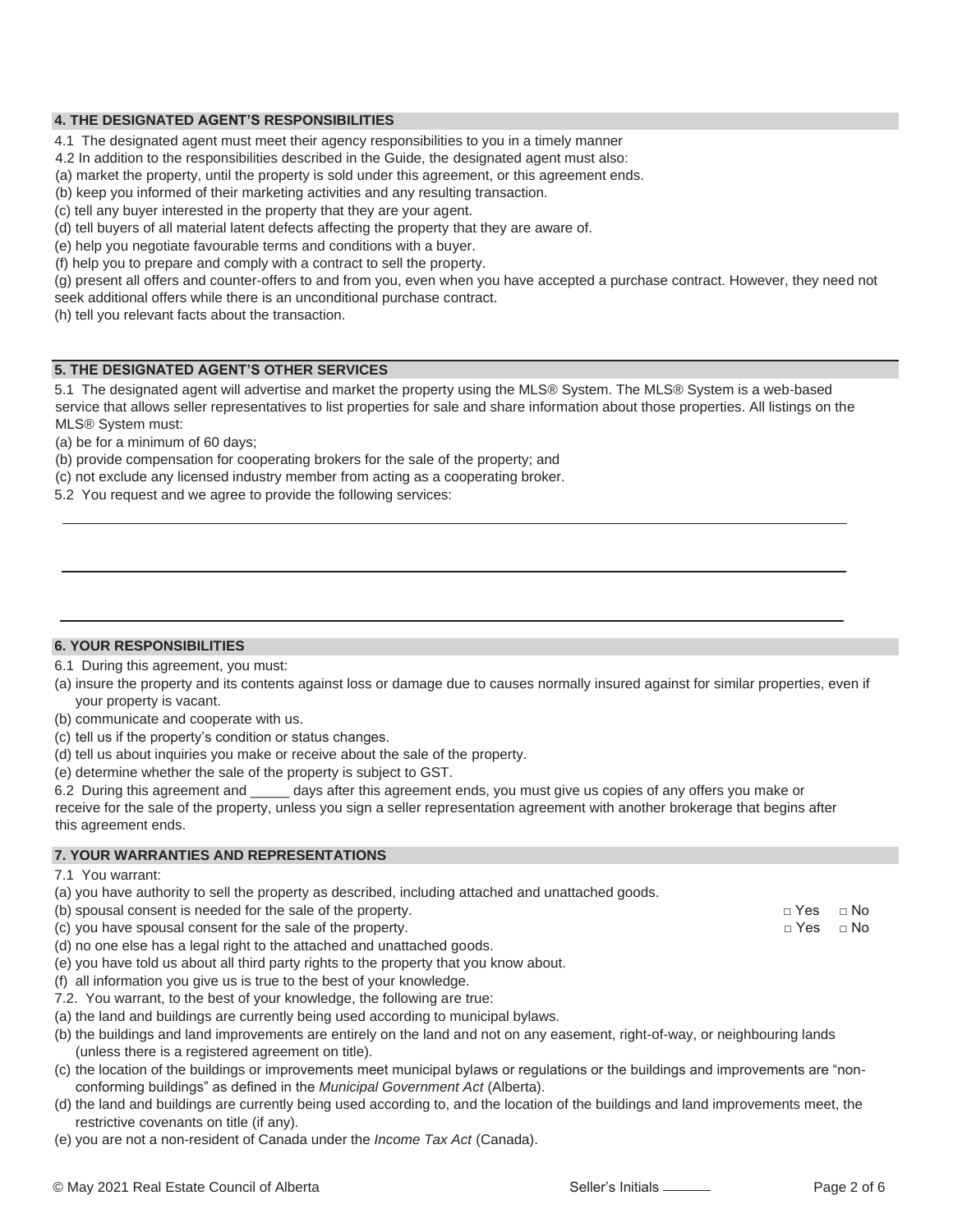# **8. CONFLICTS OF INTEREST**

8.1 It is not a conflict of interest if the designated agent simply shows the property to a buyer they also represent.

8.2 A conflict of interest occurs when the designated agent acts as the sole agent for both you and the buyer. In that case, they must tell you there is a conflict and tell you and the buyer your options.

8.3 If there is a conflict, you and the buyer may agree to have the designated agent act as a transaction facilitator. In that case, they work for both sides to bring about a purchase and sale and do not act as sole agent for either of you.

8.4 If the designated agent, you or the buyer decide not to have the designated agent facilitate the transaction, they will act as the sole agent of the side which first signed a representation agreement with them, unless we all agree otherwise in writing.

8.5 If the designated agent does not continue to act as your sole agent, you may ask us to designate another agent from our brokerage, you may choose another brokerage, ask our designated agent to refer you to another brokerage, or have a customer relationship with the designated agent. If you are our customer, the designated agent's responsibilities are limited to those outlined in the Guide.

## **9. OUR FEE, RETAINER, AND LIMITS ON PAYMENTS**

9.1 Our fee is:  $\qquad \qquad$  (plus

| GST) and is due when the sale of the property is complete. |                                        |
|------------------------------------------------------------|----------------------------------------|
| 9.2 We will offer                                          | (plus GST) from our fee to the buyer's |

brokerage.

9.3 You must pay our fee if:

(a) while this agreement is in effect, you enter into a legally binding contract to sell the property, whether through us or not. You must pay us even if you don't complete the sale, unless you have a legal reason for not completing it.

(b) in the \_\_\_\_\_ days after this agreement ends, you enter into a legally binding contract to sell the property where the buyer was introduced to the property during the term of this agreement. You must pay us even if you don't complete the sale, unless you have a legal reason for not completing it.

9.4 You authorize us to use any deposit we hold under the purchase contract or this agreement towards money you owe us under this agreement. If the deposit does not cover our fee and any other money owing to us under this agreement, you must pay us the outstanding balance within \_\_\_\_\_ days:

(a) after the sale is completed, or

(b) from when this agreement ends.

9.5 You do not pay our fee if you:

(a) sell the property to a buyer excluded in writing from this agreement.

(b) sign a seller representation agreement with another brokerage after this agreement ends.

9.6 If you change your mind about selling the property, you must tell us in writing. You must reimburse us for our reasonable expenses up to the time you tell us. Reasonable expenses will include:

\_\_\_\_\_\_\_\_\_\_\_\_\_\_\_\_\_\_\_\_\_\_\_\_\_\_\_\_\_\_\_\_\_\_\_\_\_\_\_\_\_\_\_\_\_\_\_\_\_\_\_\_\_\_\_\_\_\_\_\_\_\_\_\_\_\_\_\_\_\_\_\_. If you pay these reasonable expenses, it

does not remove your responsibility to pay other amounts you may owe us under this agreement. 9.7 If the buyer does not complete a legally binding contract to buy the property and has no legal reason for not completing it, the buyer may forfeit the deposit. If the buyer forfeits the deposit you will pay us our fee or 50% of the forfeited deposit, whichever is less.

\_\_\_\_\_\_\_\_\_\_\_\_\_\_\_\_\_\_\_\_\_\_\_\_\_\_\_\_\_\_\_\_\_\_\_\_\_\_\_\_\_\_\_\_\_\_\_\_\_\_\_\_\_\_\_\_\_\_\_\_\_\_\_\_\_\_\_\_\_\_\_\_\_\_\_\_\_\_\_\_\_\_\_\_\_\_\_\_\_\_\_\_\_\_\_\_\_\_\_\_\_\_

9.8 We must not accept any other fees including finder's fees, referral fees, bonuses or gifts directly or indirectly related to this agreement, unless we first tell you in writing everything relevant about the payment and you consent in writing to the payment

#### **10. PERSONAL AND CONFIDENTIAL INFORMATION**

10.1 You give your consent to us to collect, maintain, use and disclose your personal information for this agreement and for all uses consistent with listing and marketing the property in any medium, including electronic media.

10.2 We may:

(a) include listing and sales information in databases of appropriate listing services, which we do not operate or control.

(b) keep and disclose listing, sales, and price information, which we or our brokerage representative may use for any

business purpose, including making comparative analyses and sharing information with appraisers and other brokerages. 10.3 You acknowledge that we, our real estate board, and the listing service may:

(c) disclose the listing, sales and price information to others authorized to use the listing service, like other brokers, appraisers, government departments, municipal organizations, and others.

(d) use historical listing service data to gather, keep, and publish statistics which we may use to conduct comparative market analyses.

(e) use the listing, sales and price information as we and the listing service consider appropriate for listing, marketing, and selling real estate.

10.4 Any further or additional use of the listing, sales and price information will require your consent.

10.5 We will not:

(a) give out any of your confidential information without your consent, unless required by law.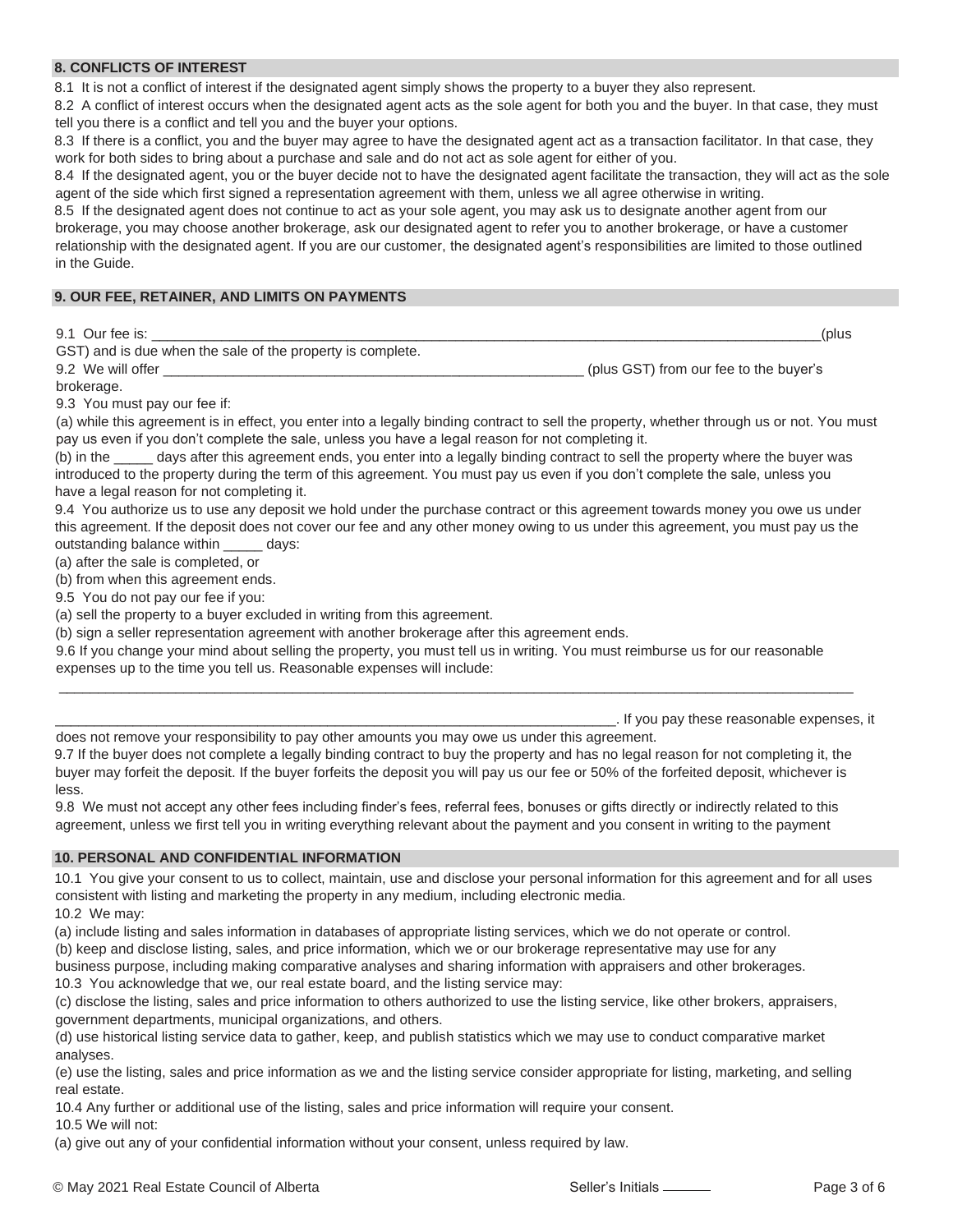- (b) use confidential information received from you or that we get as a result of performing under this agreement for any other purpose than those in this agreement unless you agree in writing.
- (c) give you any confidential information we have because of a past or present agency relationship with someone else.
- 10.6 Our duty to keep your information confidential continues after this agreement ends.

#### **11. ADDITIONAL TERMS (IF ANY)**

11.1 You are required by law to disclose material latent defects. You may also be required to disclose hidden defects that would be expensive to fix, government and local authority notices, and lack of development permits.

| Are you aware of material latent defects in the property?               | $\sqcap$ Yes | $\sqcap$ No |
|-------------------------------------------------------------------------|--------------|-------------|
| Do you know of any hidden defects that would be expensive to fix?       | $\sqcap$ Yes | $\sqcap$ No |
| Have you received any government or local authority notices?            | $\sqcap$ Yes | $\sqcap$ No |
| Do you know of any lack of permits for any development on the property? | $\sqcap$ Yes | $\Box$ No   |

#### **12. EARLY END TO THIS AGREEMENT**

12.1 Despite the end date listed at the beginning of this agreement, the agreement ends immediately if any of these things happen:

\_\_\_\_\_\_\_\_\_\_\_\_\_\_\_\_\_\_\_\_\_\_\_\_\_\_\_\_\_\_\_\_\_\_\_\_\_\_\_\_\_\_\_\_\_\_\_\_\_\_\_\_\_\_\_\_\_\_\_\_\_\_\_\_\_\_\_\_\_\_\_\_\_\_\_\_\_\_\_\_\_\_\_\_\_\_\_\_\_\_\_\_\_\_\_\_\_\_\_\_\_\_\_\_\_

\_\_\_\_\_\_\_\_\_\_\_\_\_\_\_\_\_\_\_\_\_\_\_\_\_\_\_\_\_\_\_\_\_\_\_\_\_\_\_\_\_\_\_\_\_\_\_\_\_\_\_\_\_\_\_\_\_\_\_\_\_\_\_\_\_\_\_\_\_\_\_\_\_\_\_\_\_\_\_\_\_\_\_\_\_\_\_\_\_\_\_\_\_\_\_\_\_\_\_\_\_\_\_\_\_

- (a) you complete a sale of the property.
- (b) we and you agree in writing to an earlier end date.
- (c) our licence to trade in real estate is suspended or cancelled.
- (d) we are bankrupt, insolvent, or we are in receivership.
- (e) you materially breach this agreement and we give you written notice to end it, or we materially breach this agreement and you give us written notice to end it.
- (f) you give us written notice to end this agreement because our board membership status changes to the extent that we cannot fulfill our obligations under this agreement. If the agreement ends for any of these reasons, our rights and your rights under this agreement will not be affected.

#### **13. OTHER DETAILS ABOUT THIS AGREEMENT**

13.1 Documents attached to this agreement only form part of this agreement if we and you sign or initial them. This agreement includes these attached documents:

\_\_\_\_\_\_\_\_\_\_\_\_\_\_\_\_\_\_\_\_\_\_\_\_\_\_\_\_\_\_\_\_\_\_\_\_\_\_\_\_\_\_\_\_\_\_\_\_\_\_\_\_\_\_\_\_\_\_\_\_\_\_\_\_\_\_\_\_\_\_\_\_\_\_\_\_\_\_\_\_\_\_\_\_\_\_\_\_\_\_\_\_\_\_\_\_\_\_\_\_\_\_\_

\_\_\_\_\_\_\_\_\_\_\_\_\_\_\_\_\_\_\_\_\_\_\_\_\_\_\_\_\_\_\_\_\_\_\_\_\_\_\_\_\_\_\_\_\_\_\_\_\_\_\_\_\_\_\_\_\_\_\_\_\_\_\_\_\_\_\_\_\_\_\_\_\_\_\_\_\_\_\_\_\_\_\_\_\_\_\_\_\_\_\_\_\_\_\_\_\_\_\_\_\_\_\_

- 13.2 Any future changes to this agreement must be in writing and signed by both of us to be effective.
- 13.3 Words with a singular meaning may be read as plural when required by the context.
- 13.4 If any clauses added to this agreement conflict with standard clauses in this agreement, the added clauses apply.
- 13.5 This agreement is the entire agreement between us and you. Anything we discussed with you, or that you told us, is not part of this agreement unless it is in this agreement.

13.6 The laws of the Province of \_\_\_\_\_\_\_\_\_\_\_\_\_\_\_ govern this agreement.

- 13.7 Saturdays, Sundays, and statutory holidays do not count as business days.
- 13.8 A sale is complete when all money has been paid to you or your lawyer and is releasable.

#### **14. SELLER ACKNOWLEDGEMENT**

- 14.1 You acknowledge that:
- (a) you have read this agreement.
- (b) you have received and read the Guide.
- (c) this agreement creates a sole agency relationship with the designated agent, as the Guide describes.
- (d) you had the opportunity to get independent advice before signing this agreement.
- (e) neither we nor our representatives gave an opinion about GST applying to the sale of the property and you agree that we and our representatives will not be responsible for the payment of GST

(f) this agreement accurately sets out what we and you agree to.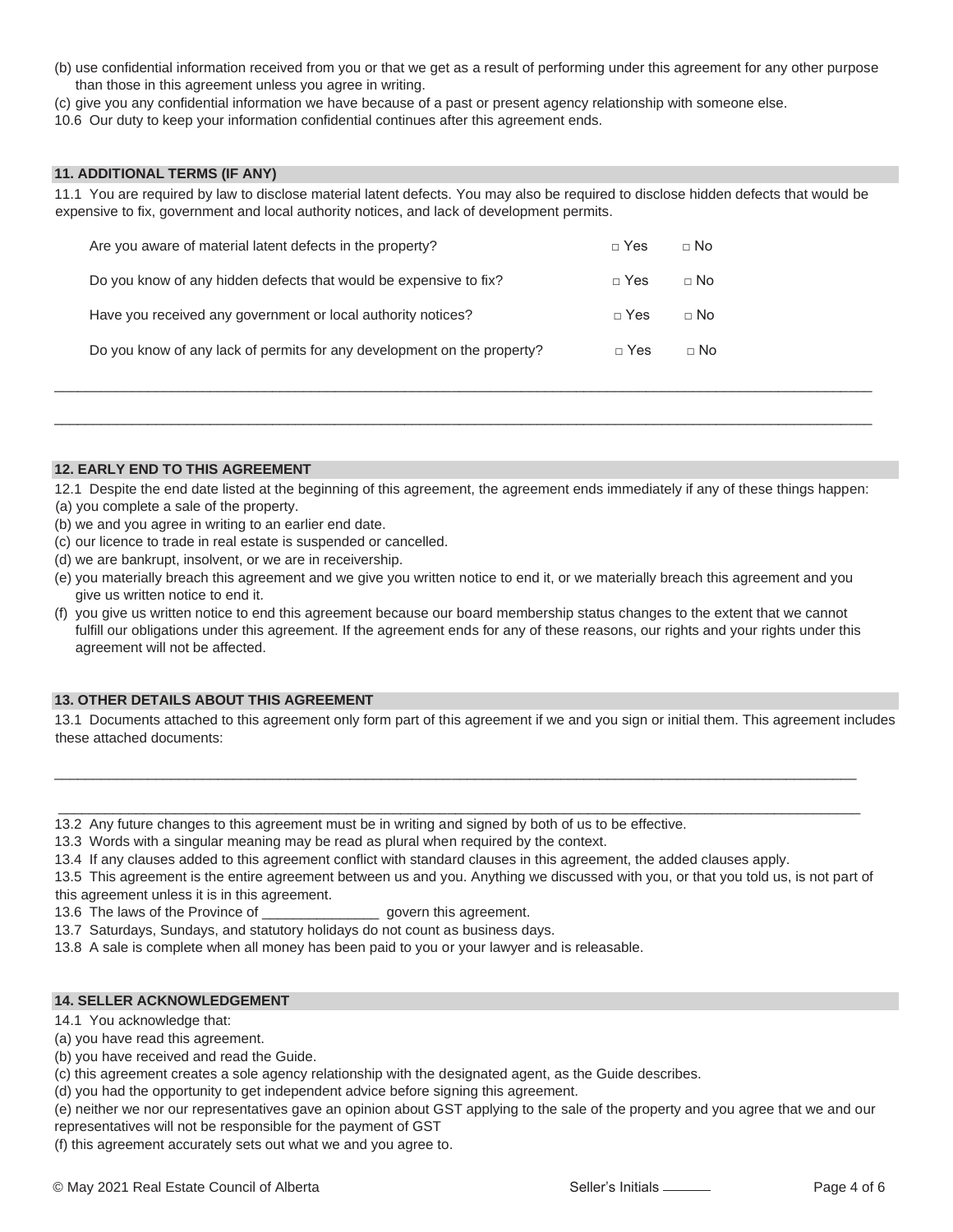# **15. CONTACT INFORMATION**

15.1 The following contact information must be used for all written communications between us and you. If this contact information changes, we and you must tell each other in writing within two business days of the change.

| Seller:                                                                                                                                                                                                                                         |                                     |
|-------------------------------------------------------------------------------------------------------------------------------------------------------------------------------------------------------------------------------------------------|-------------------------------------|
|                                                                                                                                                                                                                                                 |                                     |
| (postal code)                                                                                                                                                                                                                                   | (postal code)                       |
| Phone Phone                                                                                                                                                                                                                                     |                                     |
| Email — <u>contract the contract of the contract of</u> the contract of the contract of the contract of the contract of                                                                                                                         | Email <u>Constant Communication</u> |
| <b>Brokerage:</b>                                                                                                                                                                                                                               | <b>Brokerage Representative:</b>    |
|                                                                                                                                                                                                                                                 |                                     |
| (postal code)                                                                                                                                                                                                                                   | (postal code)                       |
| $\mathsf{Fax}$<br>Phone and the contract of the contract of the contract of the contract of the contract of the contract of the contract of the contract of the contract of the contract of the contract of the contract of the contract of the |                                     |
|                                                                                                                                                                                                                                                 |                                     |
| 15.2 We and you may communicate and deliver documents and information to each other in person, by mail, or electronically. We<br>and you acknowledge there are risks with each of these methods and we have explained these risks to you.       |                                     |
| <b>SIGNATURES</b>                                                                                                                                                                                                                               |                                     |
| Signature of Seller                                                                                                                                                                                                                             | Signature of Seller                 |
| <b>Print Name of Seller</b>                                                                                                                                                                                                                     | <b>Print Name of Seller</b>         |
| Signature of Witness                                                                                                                                                                                                                            | Signature of Witness                |
| <b>Print Name of Witness</b>                                                                                                                                                                                                                    | <b>Print Name of Witness</b>        |